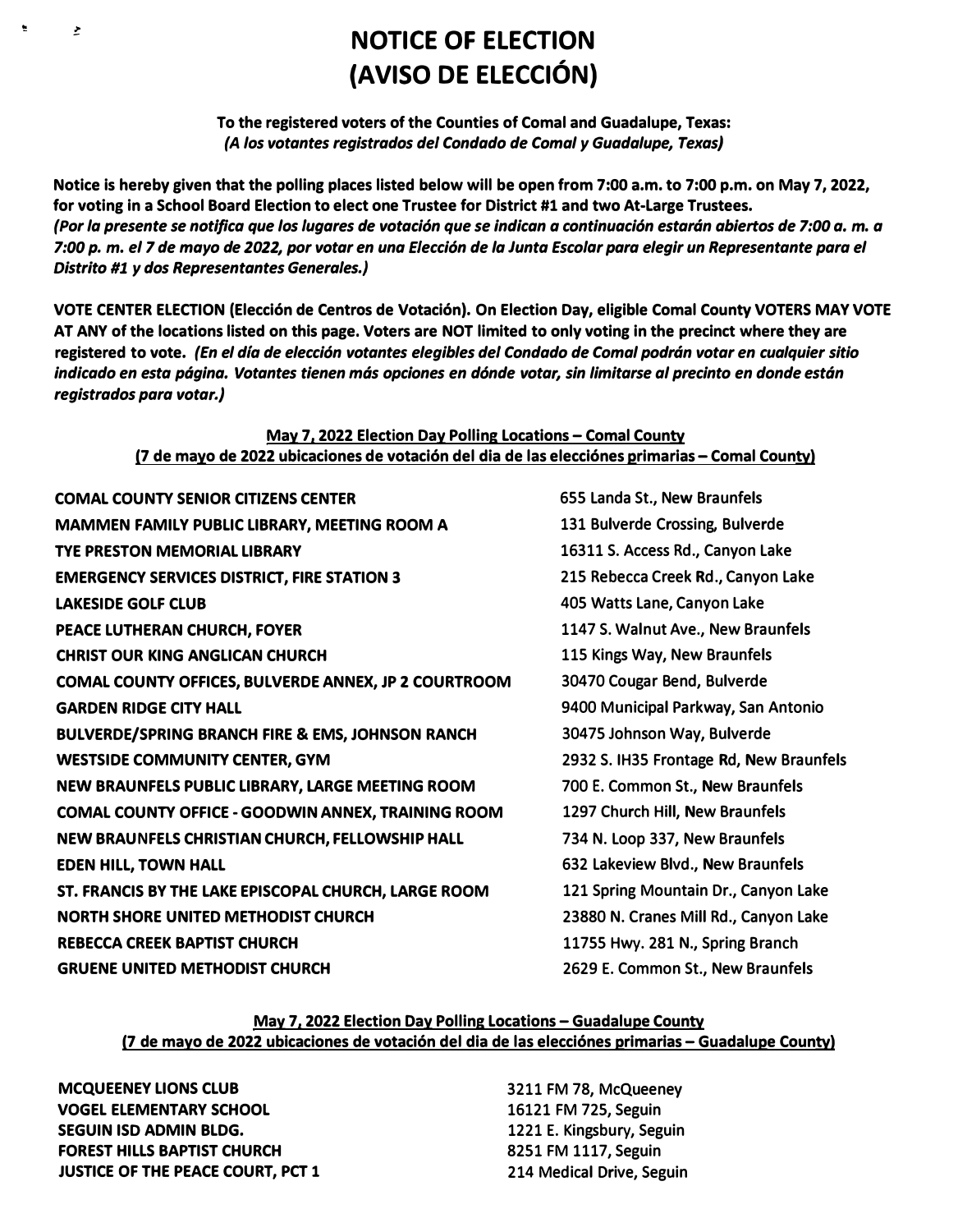KINGSBURY UNITED METHODIST CHURCH **STAPLES CIVIC CENTER MARANATHA FELLOWSHIP HALL REDEMPTIVE GRACE MINISTRIES COLUMBUS CLUB OF SEGUIN OUR LADY OF GUADALUPE CHURCH ANNEX WESTSIDE BAPTIST CHURCH GERONIMO COMMUNITY CENTER ST. JOSEPH'S MISSION** THE SILVER CENTER **CENTRAL TEXAS TECHNOLOGY CENTER** THE CROSS CHURCH **SANTA CLARA CITY HALL MARION DOLFORD LEARNING CENTER SCHERTZ ELECTIONS OFFICE SCHERTZ UNITED METHODIST CHURCH SELMA CITY HALL IMMACULATE CONCEPTION CATHOLIC CHURCH SCHERTZ COMMUNITY CENTER GUADALUPE COUNTY SERVICES CENTER SCHERTZ COMMUNITY CENTER NORTH ST. JOHN'S LUTHERAN CHURCH NEW BERLIN CITY HALL NBISD TRANSPORTATION BLDG. CIBOLO FIRE STATION #2 LIVING WATERS WORSHIP CENTER** 

7035 FM 2438, Kingsbury 9615 FM 621. Staples 2356 S. Hwy. 80, Luling 2240 FM 725. New Braunfels 1015 S. Austin Street, Seguin 730 N. Guadalupe St. Seguin 1208 N. Vaughan St., Seguin 280 Navarro Dr, Geronimo 5093 Redwood Rd., San Marcos 510 E. Court St., Seguin 2189 FM 758, Bldg A, Room 118, New Braunfels 814 N. Bauer, Seguin 1653 N. Santa Clara Rd., Santa Clara 200 W. Schlather Lane, Cibolo 1101 Elbel Rd., Schertz 3460 Roy Richard Dr., Schertz 9375 Corporate Dr., Selma 212 N. Barnett St., Marion 1400 Schertz Parkway, Schertz 1052 FM 78. Schertz 3501 Morning Dr., Cibolo 606 S. Center St., Marion 9180 FM 775. New Berlin 2621 Klein Way, New Braunfels 3864 Cibolo Valley Drive, Cibolo 3325 N. State Hwy 46, Seguin

#### **Early Voting Dates and Hours - Comal County** (Fechas y Horarios de Votación Anticipada - Comal County)

| Monday, April 25 through Friday, April 29, 2022 8:00 a.m. to 5:00 p.m.                         |  |
|------------------------------------------------------------------------------------------------|--|
| Lunes, 25 de abril hasta el viernes, 29 de abril 2022 8:00 de la mañana a las 5:00 de la tarde |  |
|                                                                                                |  |
|                                                                                                |  |
| Monday, May 2 through Tuesday, May 3, 20227:00 a.m. to 7:00 p.m.                               |  |
| Lunes, 2 de mayo hasta el martes, 3 de mayo de 2022 7:00 de la mañana a las 7:00 de la tarde   |  |

## Main Early Voting Polling Location (Lugar Para Votación Anticipada)

**COMAL COUNTY ELECTIONS OFFICE** 

396 N. Seguin Ave., New Braunfels, TX 78130 830-221-1352

Emergency and Limited ballots available only at the main location. (Boletas limitadas y de emergencia solamente están disponibles en este lugar.)

> **Locations of Branch Early Voting Polling Locations** (Sucursales de Votación para la Votación Anticipada)

**MAMMEN FAMILY PUBLIC LIBRARY COMAL COUNTY OFFICES - GOODWIN ANNEX COMAL COUNTY OFFICES - BULVERDE ANNEX** ST. FRANCIS BY THE LAKE EPISCOPAL CHURCH **GARDEN RIDGE CITY HALL** 

131 Bulverde Crossing, Bulverde, TX 78163 1297 Church Hill Dr., New Braunfels, TX 78130 30470 Cougar Bend, Bulverde, TX 78163 121 Spring Mountain Dr., Canyon Lake, TX 78133 9400 Municipal Parkway, Garden Ridge, TX 78266